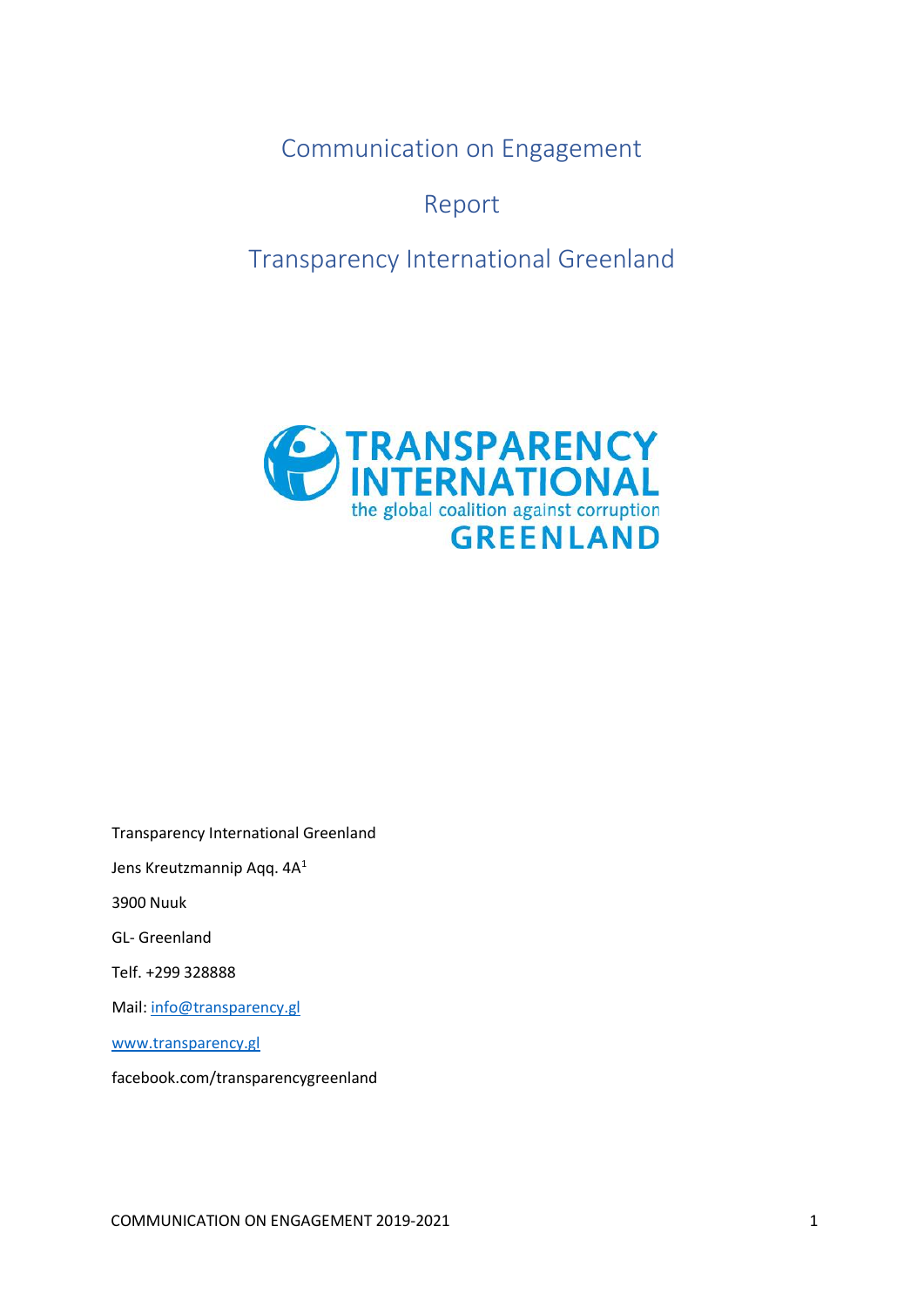# Content

| TRANSPARENCY INTERNATIONAL: A GLOBAL MOVEMENT IN THE FIGHT AGAINST CORRUPTION  7 |  |
|----------------------------------------------------------------------------------|--|
|                                                                                  |  |
|                                                                                  |  |
|                                                                                  |  |
|                                                                                  |  |
|                                                                                  |  |
|                                                                                  |  |
|                                                                                  |  |
|                                                                                  |  |
|                                                                                  |  |
|                                                                                  |  |
| Training and skills enhancement in the municipalities and departments  11        |  |
|                                                                                  |  |
|                                                                                  |  |
|                                                                                  |  |
|                                                                                  |  |
|                                                                                  |  |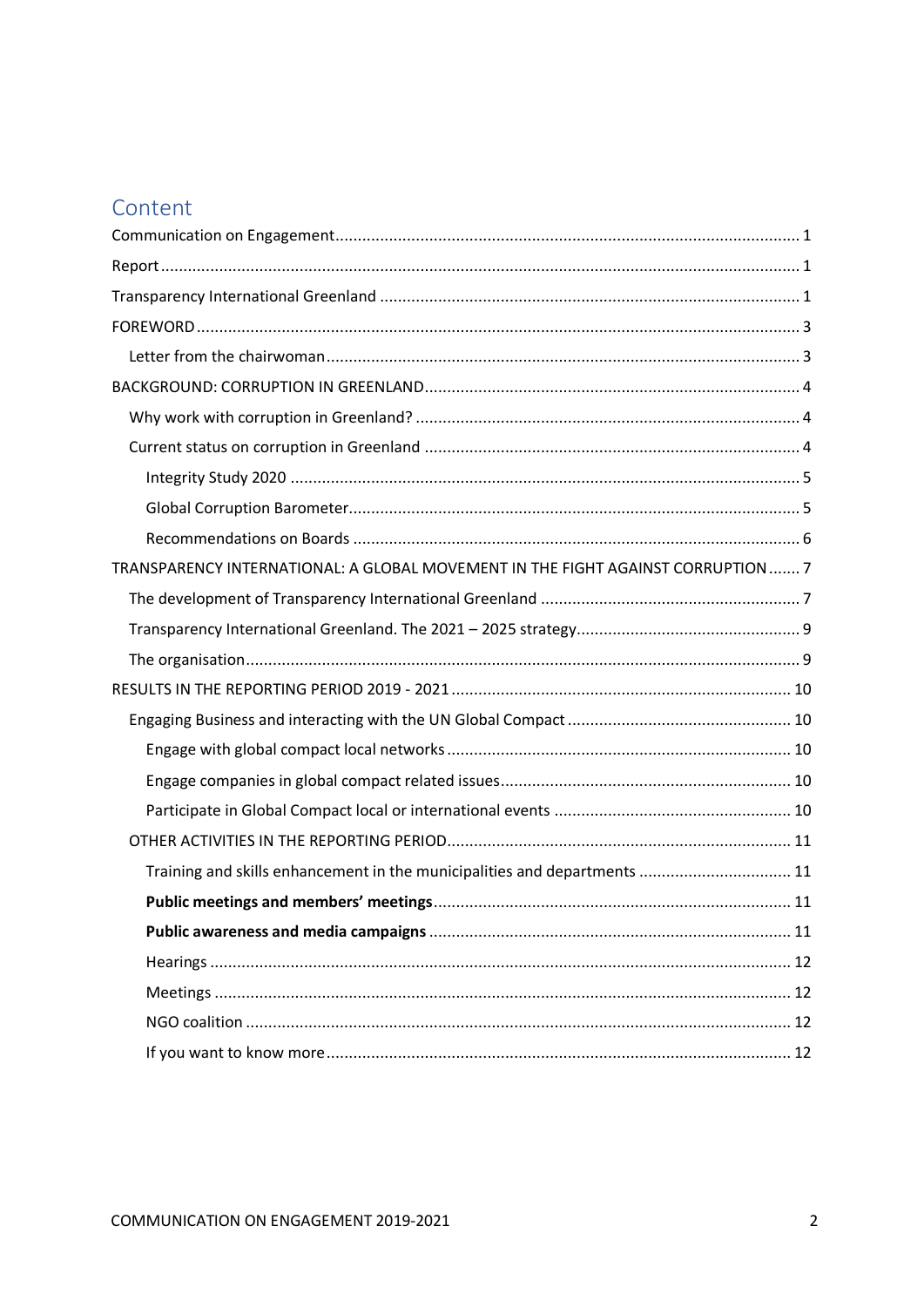# <span id="page-2-0"></span>FOREWORD

## <span id="page-2-1"></span>Letter from the chairwoman

Transparency International Greenland (TIG) is the Greenlandic chapter of the international NGO, Transparency International. Established in 2011, we are working to promote transparency, counter corruption and promote fair practices in society, in business and the public sector in Greenland. We have 23 corporate members and more than 50 private members, which together with a high degree of visibility on social media and in National newspapers have made us one of the most significant NGOs in Greenland.

In 2013, we decided to join the UN Global Compact. This decision was based on a strong interest in supporting the ten principles for responsible business conduct, but also to stress the importance of the tenth principle, 'to fight corruption and extortion in all its forms'.

We work closely with CSR Greenland, the local UN Global Compact contact point in Greenland, to help companies work with the 10th principle of the UN Global Compact focusing on anticorruption. Our work with raising awareness, engaging companies and public sector institutions alike, provide training and insights for companies among other things are described in this report.

This is our 4. Report. We include elements from our start as an organization in 2011, but focus is on events and activities in the reporting period August  $2019$  – June  $30<sup>th</sup>$ , 2021.

We continue to strongly support the ten principles of the UN Global Compact. If you have ideas and suggestions how we can work even more with the principles, please do not hesitate to contact us.

Sincerely,

Anita Hoffer

Transparency International Greenland, Board

[Info@transparency.gl](mailto:Info@transparency.gl)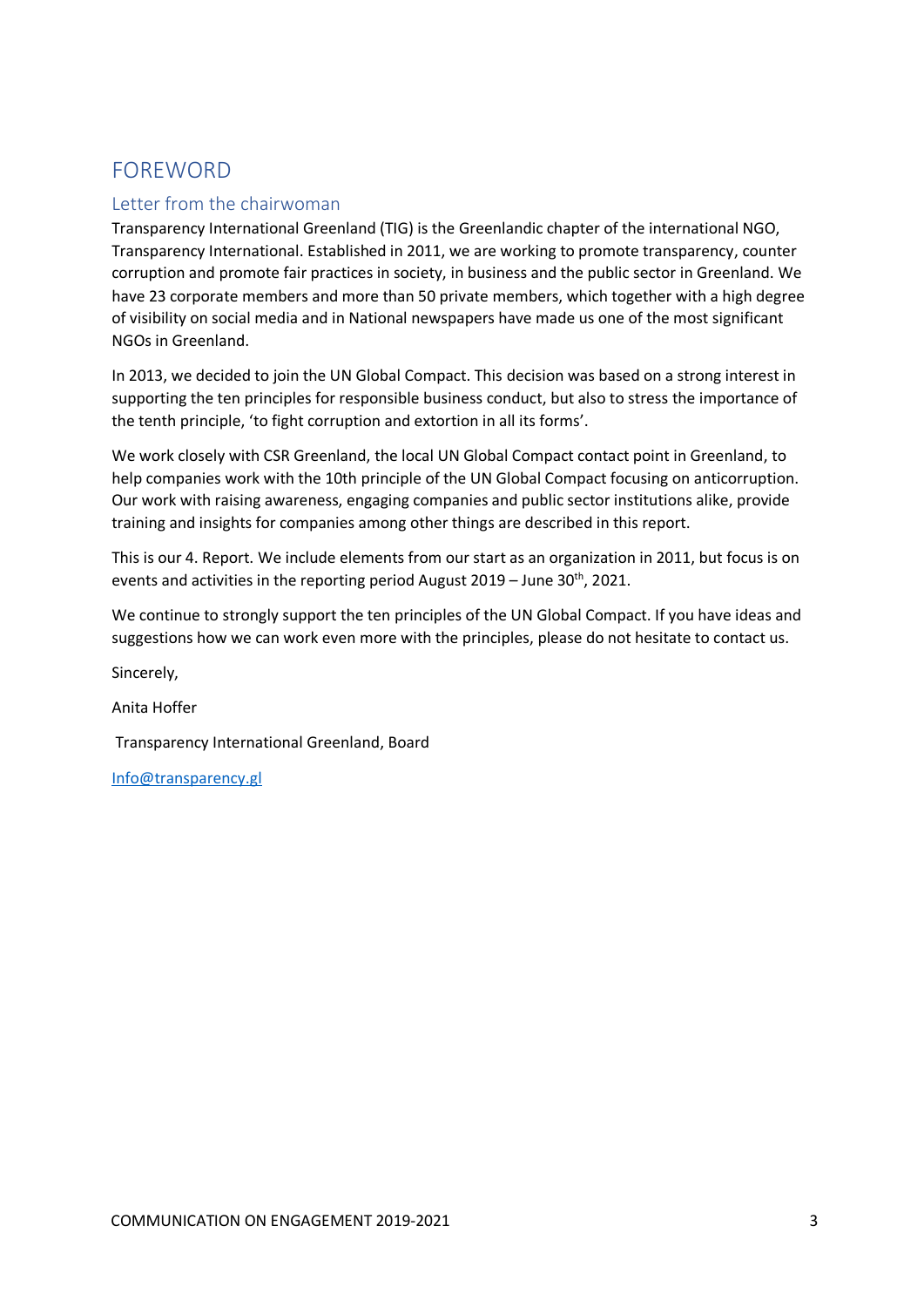# <span id="page-3-0"></span>BACKGROUND: CORRUPTION IN GREENLAND

## <span id="page-3-1"></span>Why work with corruption in Greenland?

Corruption exists in all sectors and at all levels of society, and involves more than just bribery, fraud and embezzlement. Other kinds of abuse of power can also be corrupt, such as kickbacks, gifts, entertainment, favours for friends, favouritism and nepotism. A common denominator for these problems is provided in the broad definition of corruption used by Transparency International (TI):

## Corruption is defined by Transparency International as *the abuse of entrusted power for private gain*.

Regardless of its form, corruption harms a society by creating unequal conditions and distrust, and by discouraging free competition. According to the World Bank and the United Nations Development Programme (UNDP), corruption is the most significant barrier to sustainable development in a global perspective. Corruption is by its nature a sensitive issue and can therefore be difficult to identify – but its enemy is transparency. That is why TI fights corruption by promoting transparency in all sectors – at global, national, and local level.

TI regularly publishes reports on global corruption. This applies, among other things in areas such as climate change, education, the private sector, and the legal system.

The nature and extent of corruption in Greenland has not yet been monitored by independent bodies and has thus not been registered in TI's global perception index of corruption. Greenland therefore appears as a white spot on the corruption index world map. This seems paradoxical in a time of growing geopolitical, military, and commercial interest in the Arctic and in Greenland's natural resources and emphasises the need to focus on this area in Greenland, too.

Greenland's mineral resources have a huge potential which the oil and mining industries wish to exploit. By reputation, these industries are among the most corrupt in the world<sup>1</sup> This is a source of concern to Transparency International Greenland (TIG), as such corruption can prevent economic development from benefitting the society as a whole, because the gains either leave the country or are unfairly distributed.

Foreign bribery raises across the world and Greenland too has to be aware of the fact that exporting corruption has occurred  $-$  also in some of our neighbouring countries<sup>2</sup>.

## <span id="page-3-2"></span>Current status on corruption in Greenland

In 2012, TIG published the first independent report based on TI's comparative methodology, a socalled *National Integrity Study (NIS)<sup>3</sup>.* A NIS study seeks to identify a society's robustness in resisting corruption. The study carried out was not a full NIS study, but in the first instance covered the construction, fisheries and extraction industries, as these are the key pillars in the Greenlandic economy. The study found no indications of widespread corruption in the form of bribery, embezzlement or fraud, but also concluded that Greenland has only a few rather weak institutions, mechanisms and processes to help resist corruption. This implies a high element of risk in

<sup>1</sup> For further details, see Transparency International's Bribe Payers Index 2011 pp. 14-15 and Global Corruption Report 2019, p.54.www.transparency.org

 $2$  CPI 2020: trouble at the Top. www.transparency.org

<sup>&</sup>lt;sup>3</sup> The NIS report is available in Danish, Greenlandic and English at the TIG webside www.transparency.gl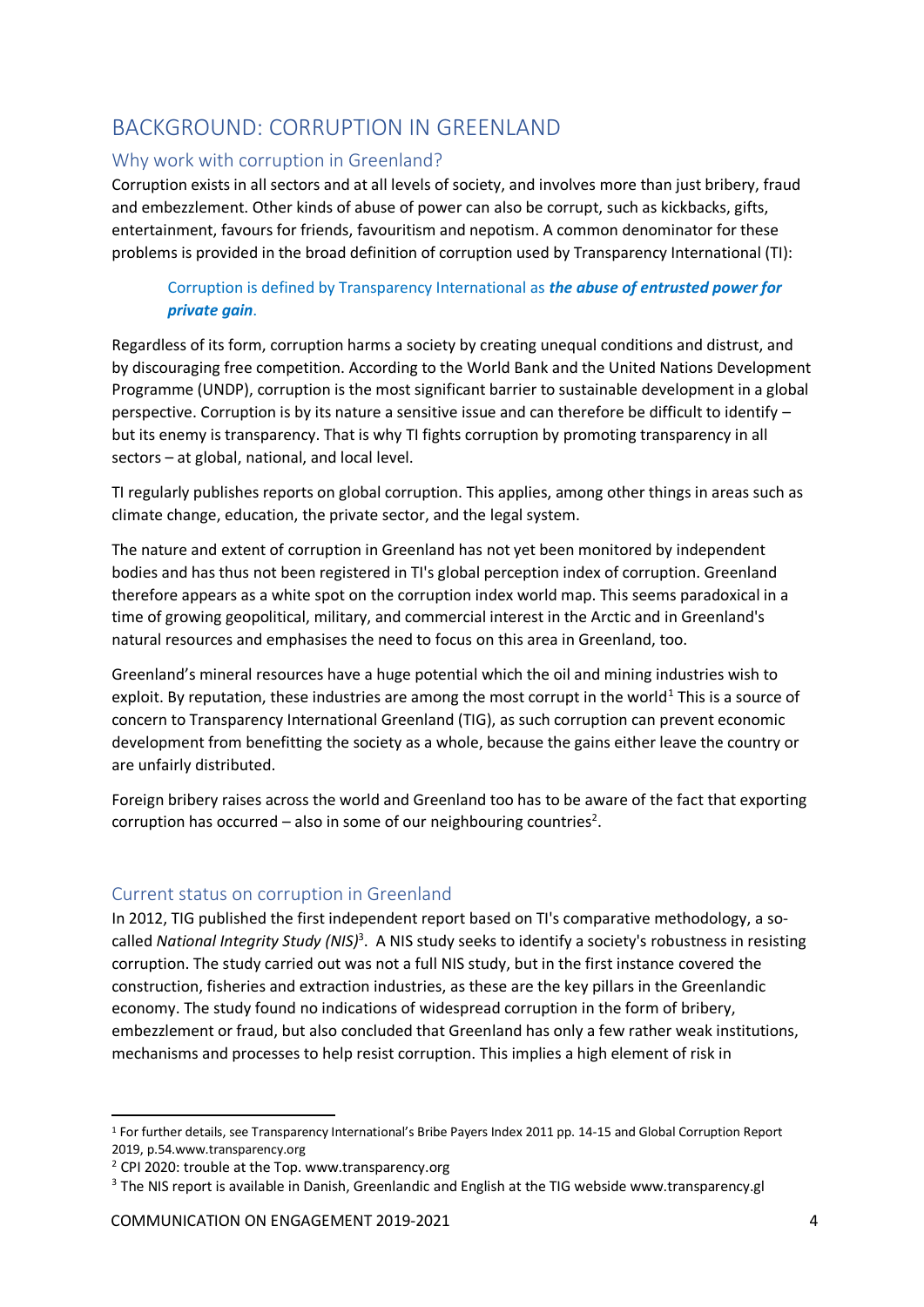connection with the massive investments upon which the large-scale projects in Greenland will depend.

## <span id="page-4-0"></span>Integrity Study 2020

The Greenlandic government carried out a new Integrity Study<sup>4</sup> in 2020. The consultancy Nordic Consulting Group was appointed for this, and TIG was represented in advisory group.

The report contains a description of Greenland's integrity system in the public sector: resources, political interference in the administration, transparency, whistleblowing and integrity mechanisms.

Recommendations in the Integrity Study include:

- *Complex legislation that is difficult to administer and control*: It is recommended that legislators strive for simple and transparent rules without unnecessary exceptions.
- *Transparency:* Look at legislation to support political parties. Introduce mandatory registration of duties and financial interests also for members of the Naalakkersuisut (Government of Greenland) and municipal councils. Establish a register with collection of data on ownership of shipping companies, permits and quotas for fishing as well as quantities and purchase prices. Make initiatives visible on the Naalakkersuisut website. On the Inatsisartut (Greenlandic parliament) website add corruption as a topic category in legislation.gl. Introduce public tax returns.
- *Accession to conventions:* bring into force the UN Convention against Corruption and the OECD Bribery Convention.
- *Anti-corruption law and unit for prevention:* in the short term, anchor the corruption efforts in an anti-corruption strategy with an associated action plan and in the longer term in an anti-corruption law and unit.
- *Whistleblower scheme:* create whistleblower schemes for anyone who may wish to report a matter concerning public authority.
- Audit: remove exception for legal and audit assistance in tender rules.
- Audit Committee: the term of office is extended to a full term.
- Anti-corruption policies: everyone, including municipalities and self-governing companies.
- Education: both politicians and staff groups at the authorities receive structured and recurring education in anti-corruption.
- Proficiency rules: Code of conduct is being drafted.
- Waiting period: senior executives for a limited period may not be employed in a place that they, in their previous position, have supervised or supervised.

## <span id="page-4-1"></span>Global Corruption Barometer

Global Corruption Barometer (GBC) is one of the important tools for Transparency International. In 2016 TIG secured Greenland's participation for the first time. The results were presented in *People and Corruption: Europe and Central* Asia<sup>5</sup>

<sup>4</sup> Available at Greenlandic and Danish at https://naalakkersuisut.gl/kl-

GL/Naalakkersuisut/Naalakkersuisoqarfiit/Finans/Integritetsstudie

<sup>5</sup> https://www.transparency.org/en/publications/people-and-corruption-europe-and-central-asia-2016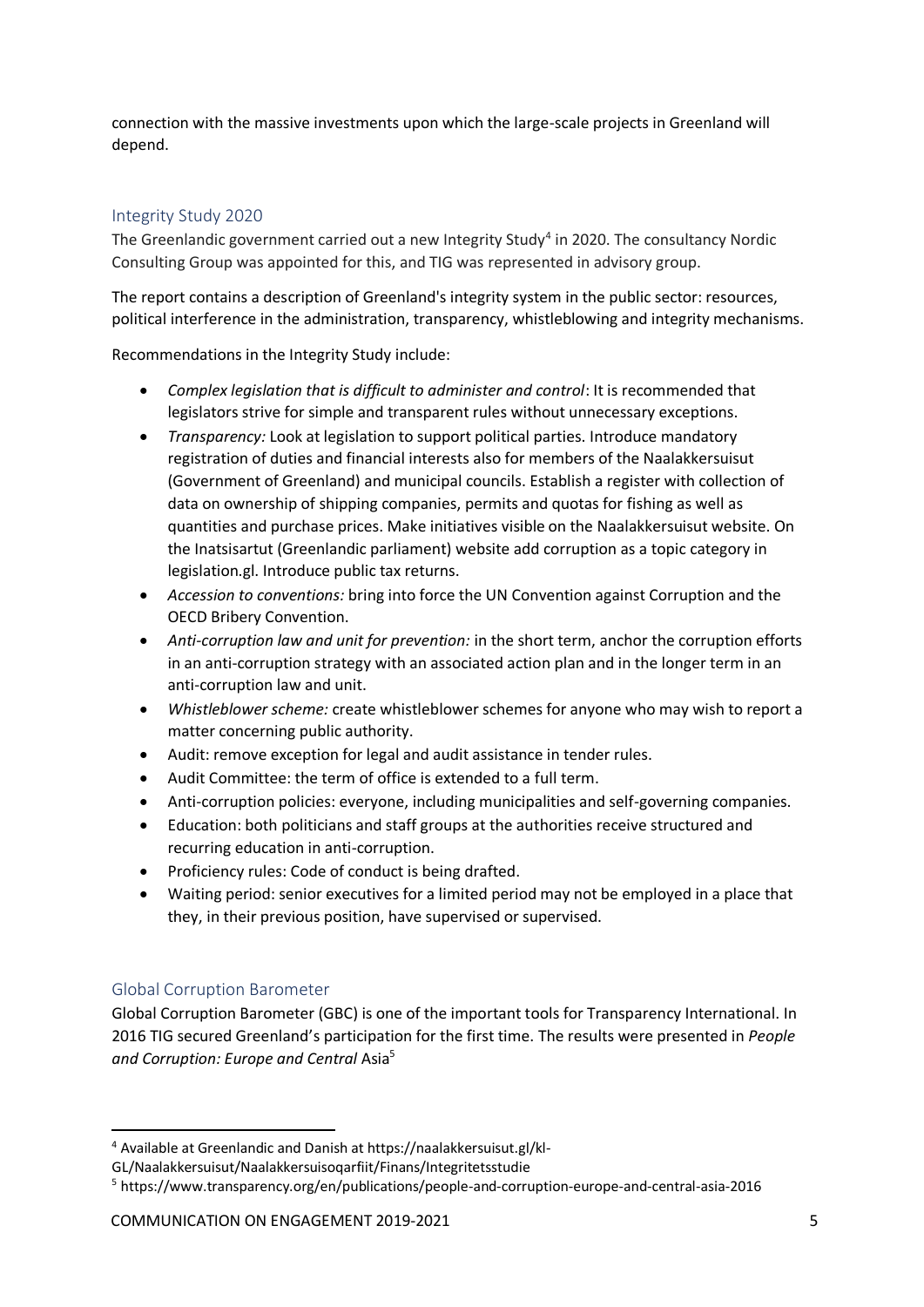TIG secured Greenland's participation again in 2020. The international questions were used and surveys conducted by a local consulting company. In 2020, Transparency International chose to present the overall data for Europe in a report involving only EU countries. This excluded Greenland, which is not a member of the EU. The results for Greenland<sup>6</sup> are available in Danish and Greenlandic and a comparison<sup>7</sup> made by TIG is also available.

The results say nothing about whether there actually is corruption in the country, but rather about people's experience and perception hereof.

The main conclusions were:

- *Public confidence is lowest in the Government and employees in the Self-Government.* Half of the respondents have little or no confidence that the Government and its staff are trying to do a good job and act fairly. 80% trust the courts and the police.
- *Abuse of power is perceived as a problem.* Nearly 3 out of 5 believe that abuse of power among politicians and officials is a major problem.
- More than 50% believe that some members among Government and Parliament are *abusing their power.* 16% believe that most of them do.
- 60% believe that *abuse of power has worsened* in recent years.
- *The attitude to action* is that 70% agree that everyone can make an effort against corruption.
- Half of the respondents believe the authorities are doing a bad job *fighting abuses of power.*
- The *main reasons why corruption is not reported* are a) that people are afraid of the consequences, b) that people do not know where corruption can be reported, and c) that people know each other too well.
- *Sexism is a widespread phenomenon*.

## <span id="page-5-0"></span>Recommendations on Boards

In January 2019, TIG submitted its recommendations for more transparency in the appointment of board members in the publicly owned companies<sup>8</sup>. The most important were:

- That it should be easier to find information on how to become a candidate for a board position in a publicly owned company
- That the entire set of competencies that the Board needs to cover is stated on the company's website making it more transparent why different members are elected to the Board
- That a "Handbook in Board work in state-owned and municipality-owned companies" is prepared and distributed to new Board Members.
- That the latest international corporate governance recommendations are used as a standard

7 chrome-

<sup>6</sup> https://www.transparency.gl/publikationer-og-vaerktojer/

extension://efaidnbmnnnibpcajpcglclefindmkaj/viewer.html?pdfurl=https%3A%2F%2Fwww.transparency.gl%2 Fwp-content%2Fuploads%2FGCB-2021-Greenland-and-EU.pdf&clen=307386&chunk=true

<sup>8</sup> Offentligt ejede selskaber I Grønland: Transparens i udpegning af bestyrelsesmedlemmer og håndtering af interessekonflikter. www.transparency.gl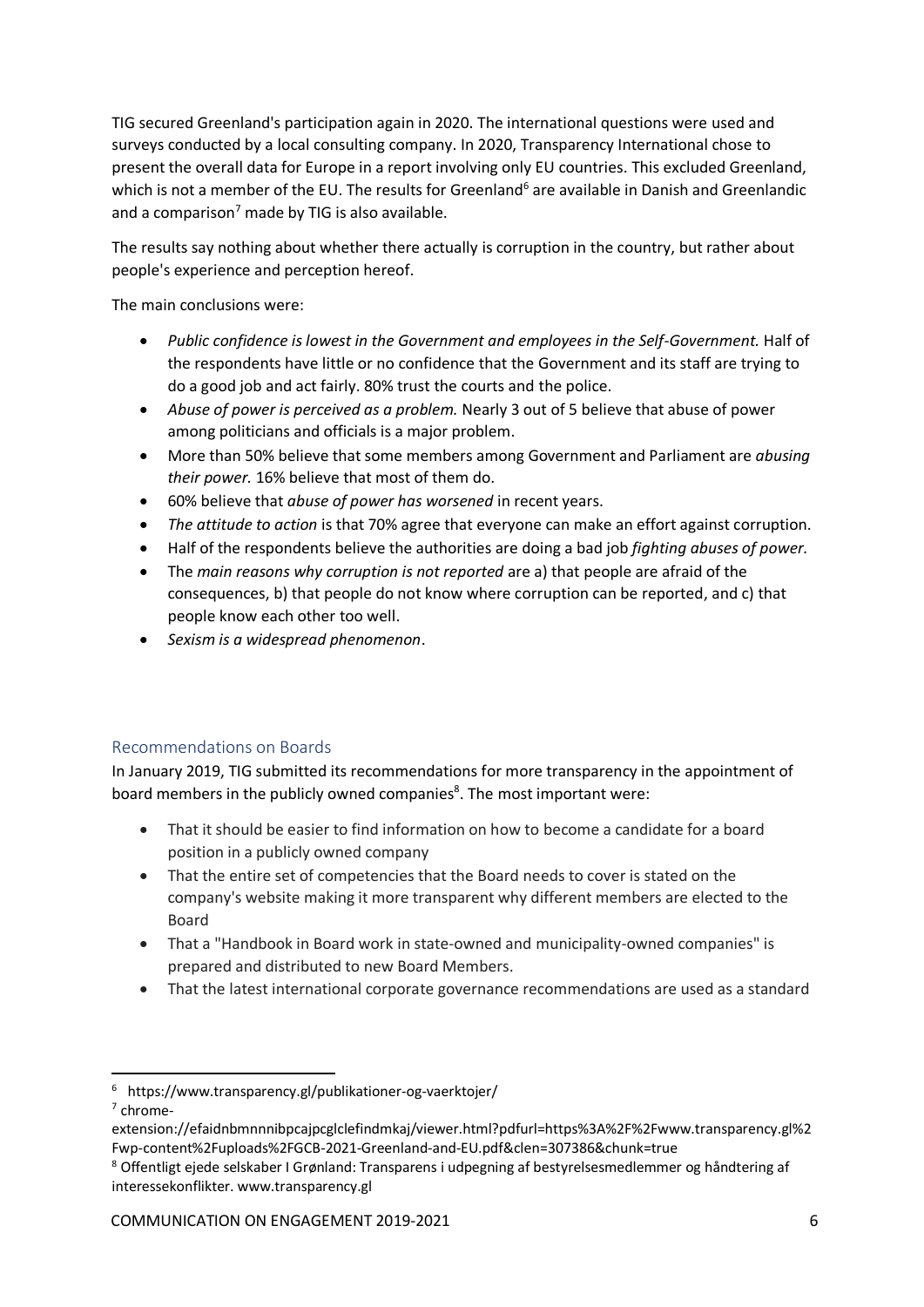# <span id="page-6-0"></span>TRANSPARENCY INTERNATIONAL: A GLOBAL MOVEMENT IN THE FIGHT AGAINST CORRUPTION

Transparency International's (TI) vision is to secure a world in which governments, politics, business life, civil society and people's daily lives are free of corruption, by promoting transparency, accountability and integrity at all levels and in all sectors. The organisation consists of more than 100 chapters worldwide, plus an office in Brussel and an international secretariat in Berlin. TI documents and highlights corruption problems, and co-operates with governments, the business community and civil society to implement mechanisms that will effectively counter corruption.

Transparency International's Strategy 2030 *Holding Power to Account* was designed over 2020 in close collaboration and with contributions from all chapters.

The national chapters are independent organisations of civil society which are registered in their home countries and internationally associated with TI. Each chapter has its own board, membership base, strategic priorities and projects, and is responsible for providing its own funding. The TI secretariat in Berlin supports the chapters by providing knowledge and tools (such as the Corruption Perception Index, the Global Corruption Barometer, NIS methodology, etc.), but does not provide financing for such projects. The international secretariat also organises annual regional and global meetings at which the chapters can exchange experience, develop new partnerships and share the latest knowledge on research, initiatives and results achieved in Transparency International as a whole. TIG is part of this structure and supports the TI vision and strategy.

The NIS report suggests that there is low awareness of the risk of corruption in Greenland, and that the institutions, mechanisms and processes available to counteract it are limited. Over the years TIG noted growing interest from politicians and citizens for greater openness and transparency, especially in the private sector. The government has however implemented an internal whistleblower scheme.

Civil society organisations in the country are small and poorly funded, which leaves a void without critical agencies to monitor the situation and hold politicians and officials to account. The media also lack the resources and skills to play a watchdog role. Such a role requires knowledge and technical expertise.

## <span id="page-6-1"></span>The development of Transparency International Greenland

Transparency Greenland established itself as the Greenlandic Contact Group for TI in 2010, with the aim of ensuring the sustainable development of Greenland towards an independence unhampered by corruption and nepotism, to the common benefit of current and future generations. This requires timely action.

In general, the organisation has been welcomed by politicians, the media, civil society, the business world and the wider community – but there are also critical opponents who do not wish more attention to be paid to the issues the organisation raises. Due to the country's size and its limited human resources, TIG attempts to co-operate with other civil society organisations to ensure maximum impact on the sustainability agenda. Together, we try to address issues of transparency, the environment and human rights associated with the development of Greenland.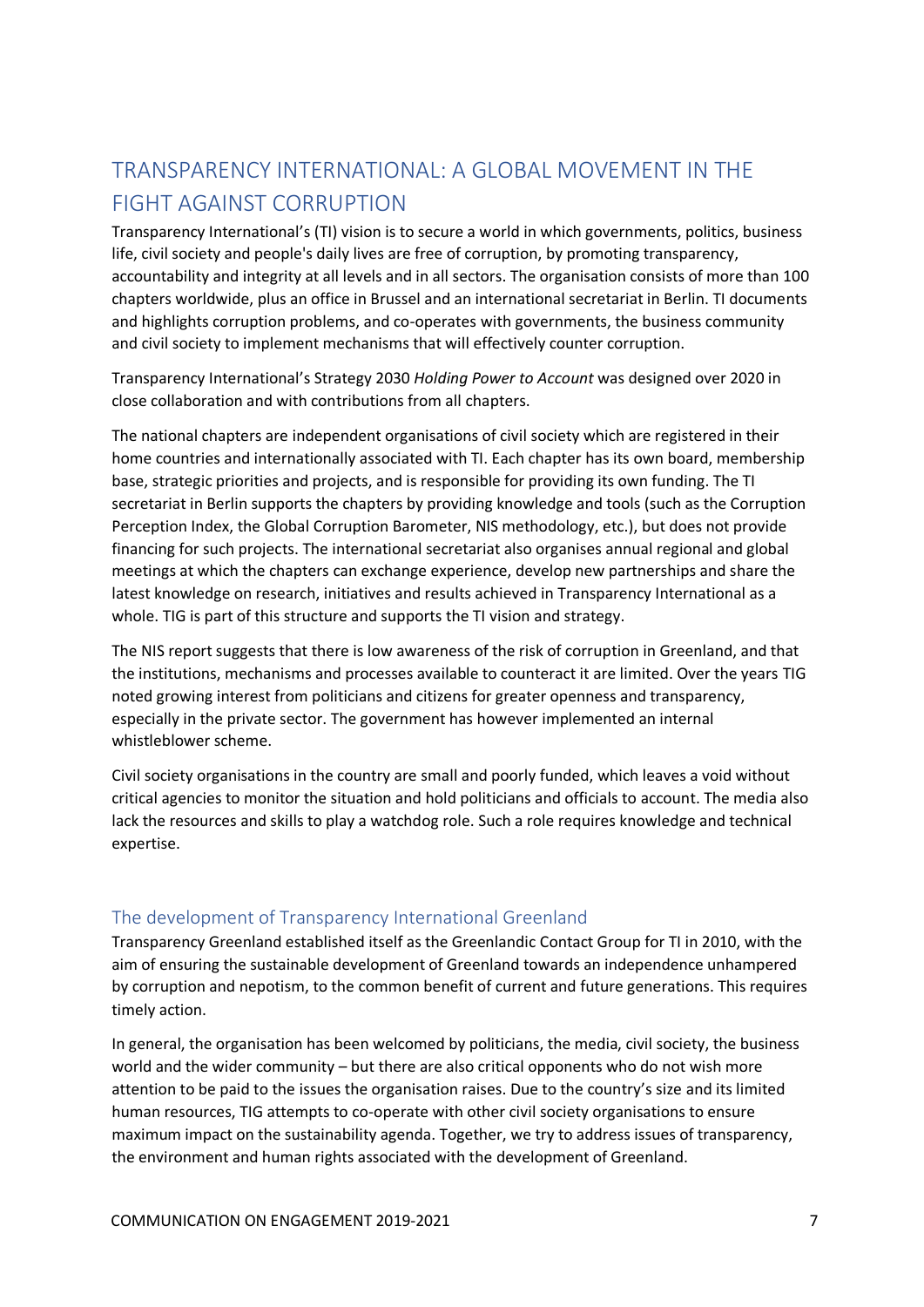TI has an extensive admission process for new chapters in the movement, which consists of four phases:

1) A broadly-based *contact group* is founded and approved as legitimate by the TI secretariat

2) a *National Contact Point* is formed as a civil society organisation, which must demonstrate its viability by maintaining a high level of activity and good results for approximately two years

3) The organisation becomes a *National Chapter in Formation* for two or three years

4) A full *National Chapter*, which is re-accredited every third year

In 2013, TIG achieved the status of *National Chapter in Formation* and in 2015 TIG became a full National Chapter under Transparency International. TIG's membership was re-accredited in 2018, and in 2019 TIG received the accreditation to continue as a fully accredited National Chapter.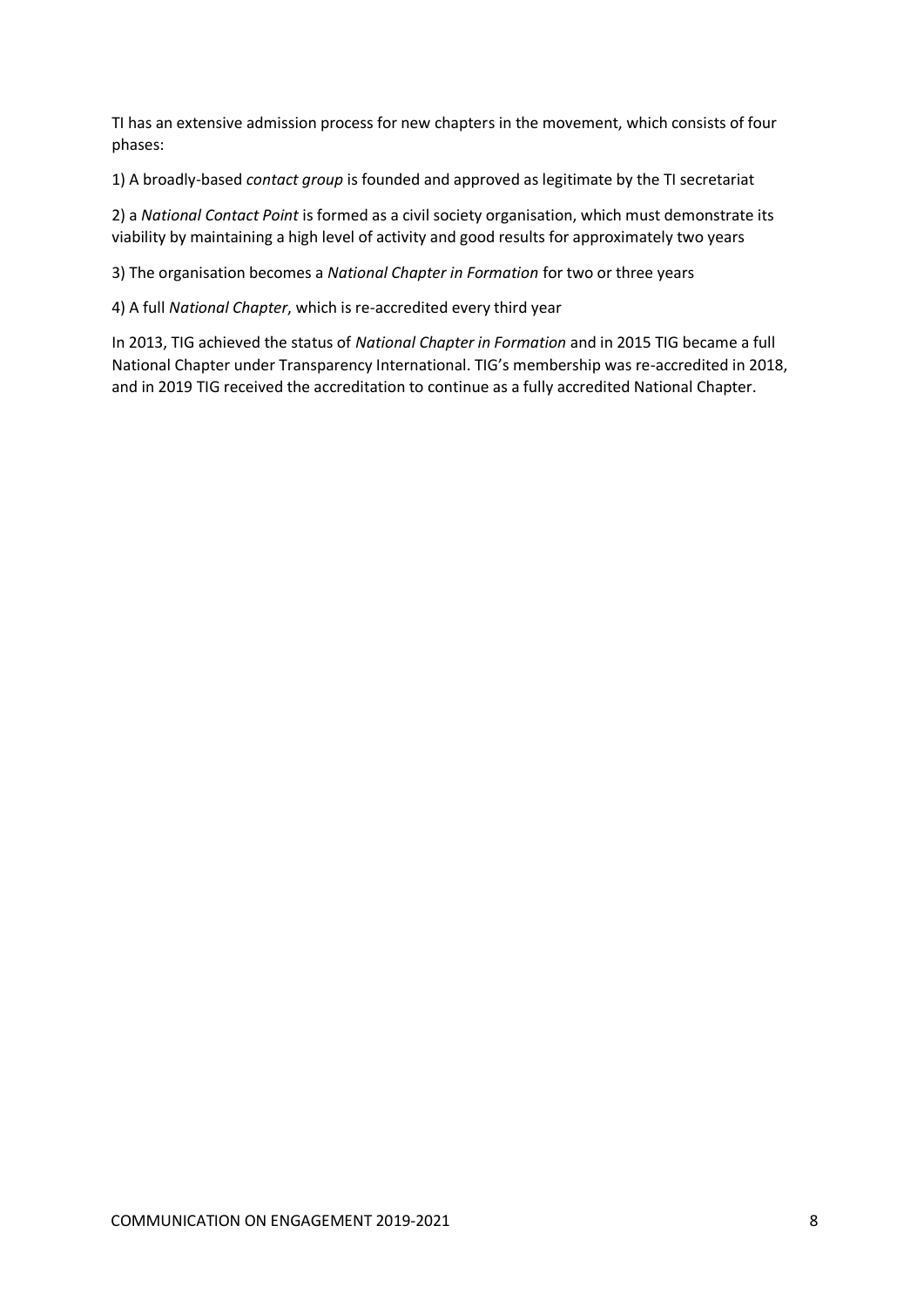## <span id="page-8-0"></span>Transparency International Greenland. The 2021 – 2025 strategy

In continuation of Transparency International's new strategy Holding Power to Account valid from 2021 to 2030, TIG prepared its new strategy, which is valid from 2021 to 2025. It builds on and has links to the international strategy for all strategic objectives.

The strategic objectives are:

- 1. TIG must be a **watchdog** that bites and does not let go again.
- 2. TIG must put its fingerprint where it is most relevant and have an impact on **structures and processes** in a positive direction within our core areas.
- 3. TIG must be a K**nowledge Center** for (anti) corruption in Greenland and continuously ensure more knowledge about corruption in Greenland.
- 4. TIG must be a **communicatively sharp** organization.
- 5. TIG must **spread knowledge** about corruption in the country.
- 6. TIG must strive to ensure a solid financial foundation.

#### <span id="page-8-1"></span>The organisation

The Board of TIG has six members, elected at TIG general meeting. At the end of the reporting period, the Board consisted of:

Birita í Dali, chairwoman

Anita Hoffer, vice chairman

Karen Heilmann Lennert

Anja Rindom Bøndergaard

Christian P. Jerimiassen

Bolette Maqe Nielsen

The Board has assigned two expert members: Anne Mette Christiansen and Thomas Trier Hansen. Expert members have no voting rights.

The organisation has a secretariat with one part-time employee Bodil Karlshøj, who works as Executive Director for the TIG secretariat.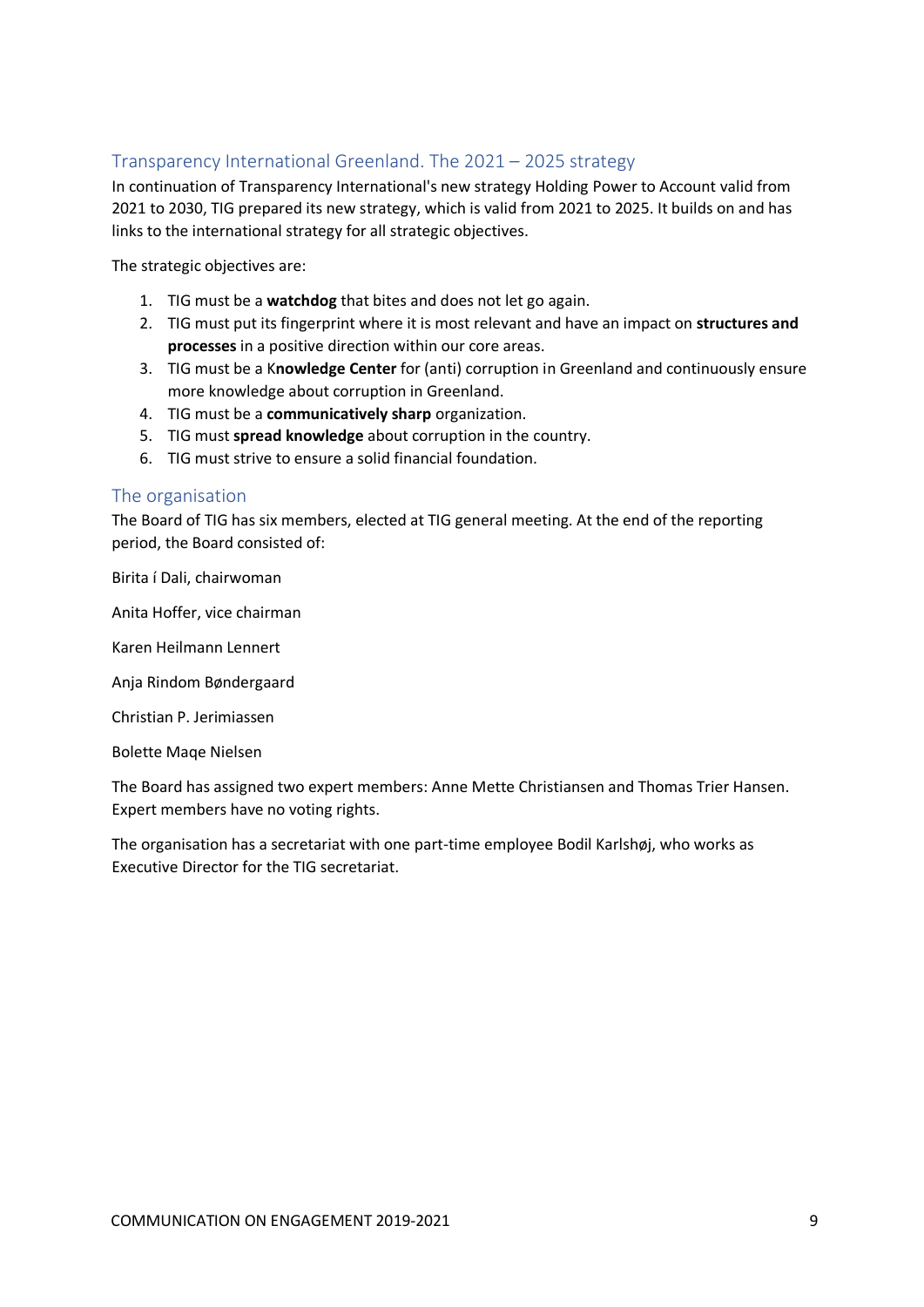# <span id="page-9-0"></span>RESULTS IN THE REPORTING PERIOD 2019 - 2021

Since its foundation, TIG has been very active in its efforts to reach both the public and decisionmakers with its messages and concrete solution proposals. TIG has provided expert advice, training and instruction, and promoted citizen involvement. The organisation has acquired new members, been visible in the media, lobbied, given hearing responses, entered into commitments with other civil society organisations and pursued a number of individual cases. TIG has since 2013 been a member of UN Global Compact and had a representative in Greenland's Council for Human Rights.

## <span id="page-9-1"></span>Engaging Business and interacting with the UN Global Compact

In the following, we briefly account for how we have engaged with companies on Global Compact relevant themes.

## <span id="page-9-2"></span>Engage with global compact local networks

In Greenland, the local UN Global Compact network is working together with the organization CSR Greenland. CSR Greenland is also the local contact point for UN Global Compact, working to raise awareness of the principles among Greenlandic companies. From the beginning, there has been a very close collaboration between CSR Greenland and TIG.

In the reporting period, TIG has engaged with the local UNGC network through CSR Greenland in the following ways:

- Participated in *Global Goals, Sustainability and CSR education*
- SDG seminars to introduce the Sustainable Development Goals conducted in collaboration between CSR Greenland and TIG
- Guest lecturing on several CSR Greenland training sessions about corruption

TIG also promotes relevant workshops and anticorruption training courses through the CSR Greenland network.

## <span id="page-9-3"></span>Engage companies in global compact related issues

Given TIGs focus on anticorruption and transparency it is within this area that we have worked to engage companies. Corona-restrictions has delayed our desires for activities, but it is relevant to highlight the following in the reporting period:

- In 2017 TIG published a Handbook in Anti-corruption for Municipalities. The handbook was accompanied by an offer for municipalities to get a specific workshop as well as an offer for training. Due to corona-restrictions courses have been set on stand-by but are continued.
- TIG's participation in the Global Goals, Sustainability and CSR education enabled the spread of knowledge about our work among a number of local companies

## <span id="page-9-4"></span>Participate in Global Compact local or international events

Given the restrictions for travel it has not been possible to participate in as many international UNGC events as we would have liked to.

The organization prioritizes participation in Transparency International events and in the International Anti Corruption Conference, IACC. Whenever possible, TIG has participated in the regional and global meetings of Transparency International. The purpose of participating in international events overall is for us to learn more about how other chapters work on transparency issues, gather inspiration and get new ideas. Also, we seek opportunities to raise awareness of corruption challenges in Greenland. All these kinds of meetings during the report-period have been web-based.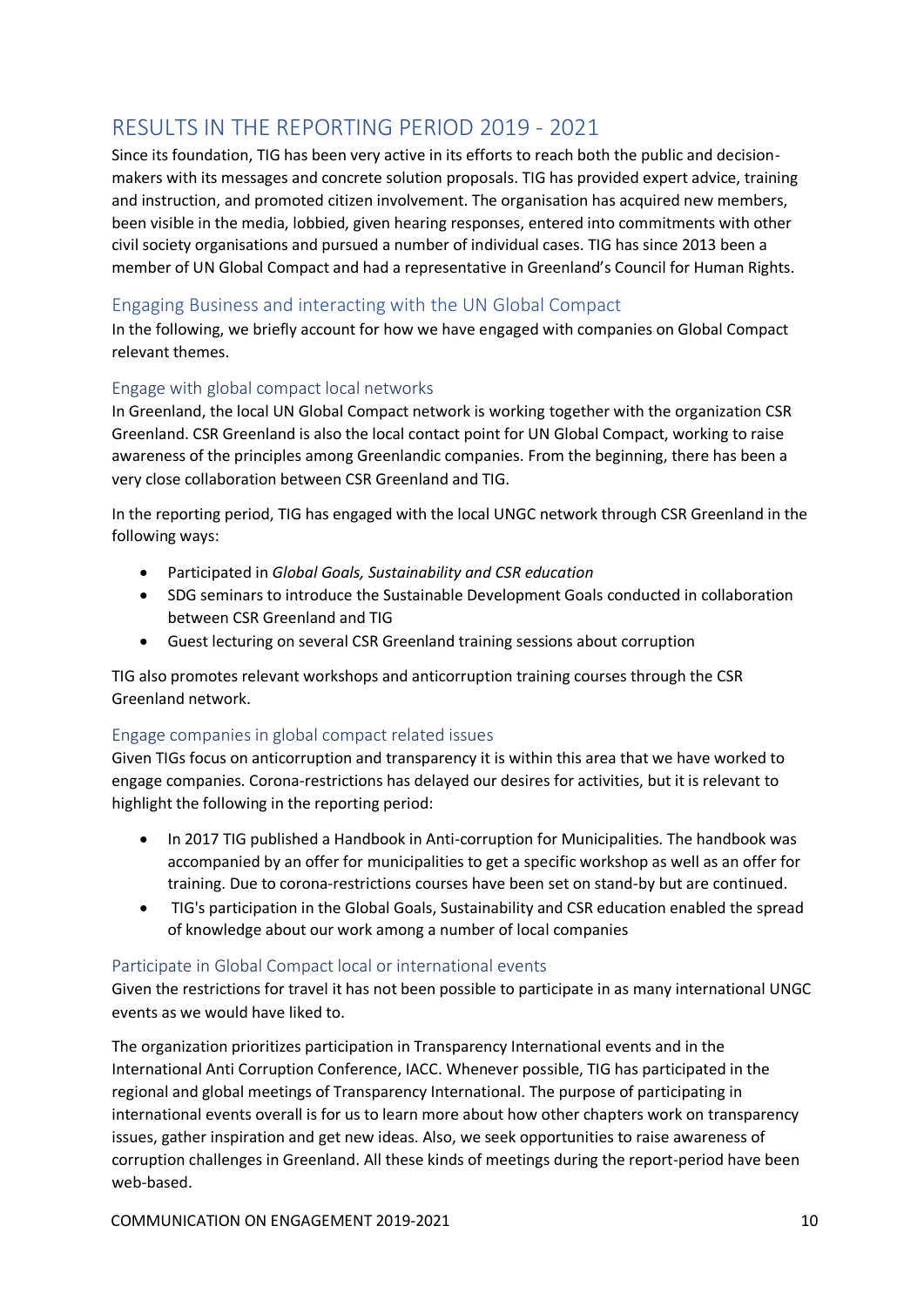TIG participated in Conference 'Science Week', workshop on foreign policy, December 2019

Talk Town, Nordic meeting in Nuuk. TIG presented results from Global Corruption Barometer on sexism and sextortion. May 2021.

## <span id="page-10-0"></span>OTHER ACTIVITIES IN THE REPORTING PERIOD

Below is a selection of other activities in the reporting period. For more information and a more comprehensive overview, please see our annual reports, available at transparency.gl

#### <span id="page-10-1"></span>Training and skills enhancement in the municipalities and departments

TIG has developed a course targeted at these groups that provides participants with the tools and knowledge necessary to work on anti-corruption and transparency. The course is taught by TIG secretary. For use in the course is a handbook of anti-corruption and related slide kit prepared. A special course targeted employees in municipalities is developed and courses held five times in Kommuneqarfik Sermersooq. Due to corona-restrictions no courses were held in the report-period.

October 2020: course "businesses and corruption" was held for business members.

2019 and 2020: TIG introduced the organisation to the VL- group (Business Leaders group), Rotary and Nuuk Employers' Association.

## <span id="page-10-2"></span>Public meetings and members' meetings

- Members meeting 2019 om Whistleblowing.
- Public meeting Dialogue coffee with Özlem Cekic, September 2019
- Members meeting April 2020 on Greenland during the Corona crisis. The restrictions in the light of restricted fundamental freedom rights.
- Members meeting 2021 on Global Corruption Barometer.

## <span id="page-10-3"></span>Public awareness and media campaigns

Facebook is utilised as a primary channel to collect, discuss and disseminate messages to a wider range of citizens. The Facebook page is very popular and achieved in 2021 visits by more than 1450 individuals.

9/12 2020: Presentation of TIG in national radio.

In April 2021, elections were held for both local councils and for Parliament. The TIG wrote to all candidates, urging them to describe how they would work to increase confidence in politicians, highlight conflicts of interest and reduce abuses of power, and whether they would work for Greenland's accession to the UN Anti-Corruption Convention. They could publish the answer on their own Facebook page under # transparentvalg2021. Only quite a few chose to present their answers. The campaign was well covered by the media and the messages thus reached out.

Our chairwoman and board-members have appeared in the Greenlandic, Danish and international media, and has thereby placed transparency on the agenda. Some of the topics have been:

- Criticism of the Danish press' handling of false accusations against a top Greenlandic politician.
- Politicians' lack of competence quotas and allocation of support